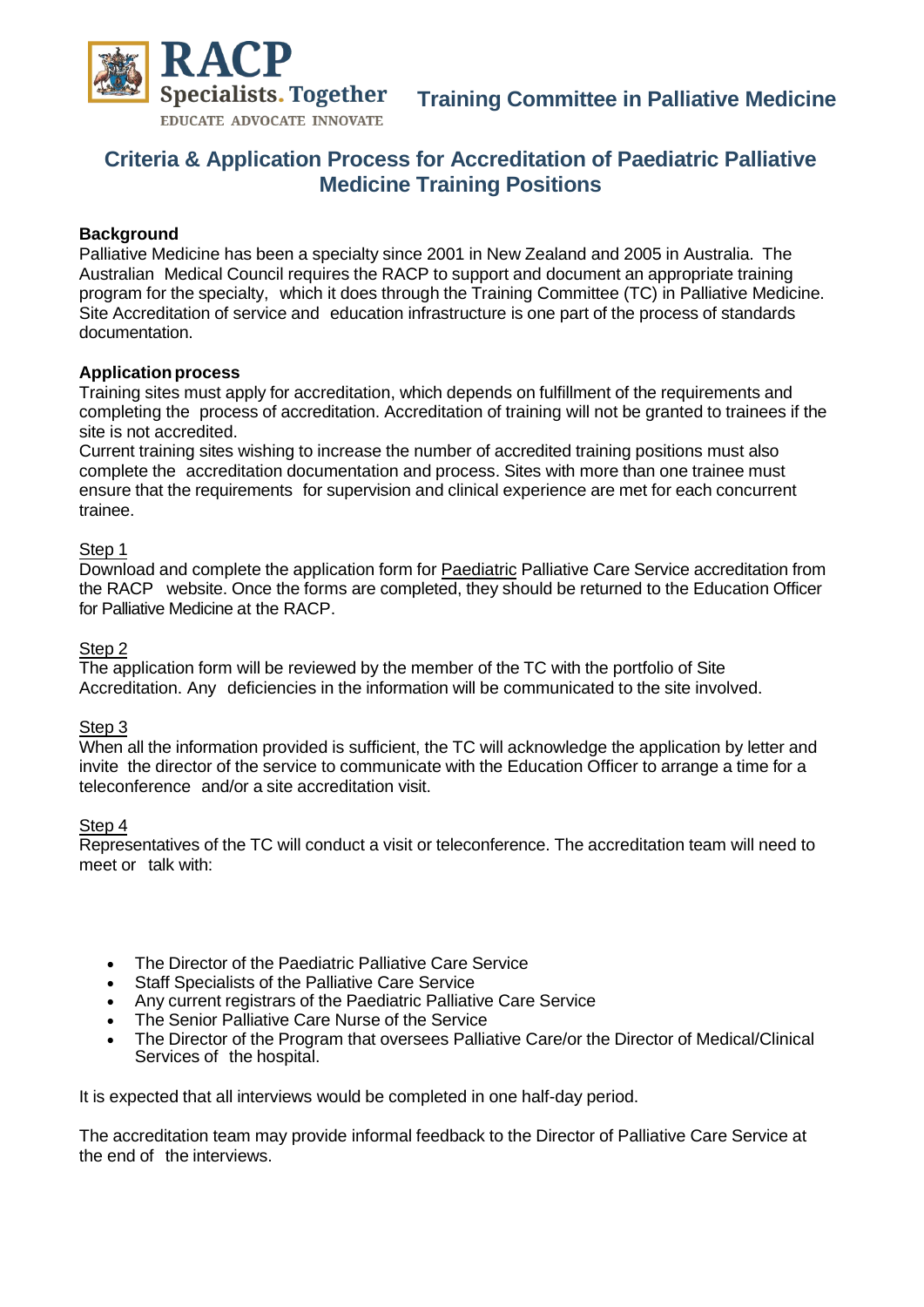## Step 5

A draft report will be prepared by the site accreditation team and will be sent to the Director of the Palliative Care Service for feedback. The final report will be presented to the TC for ratification. After ratification, the report will be forwarded to the Director of the Palliative Care Service. The report will also indicate when the next accreditation will take place, which is usually 5 years' time. Information about the accreditation of the site will be uploaded onto the RACP website.

## **Terms of Training**

Paediatric Palliative Medicine consists of 24 months core training of which 12-18 months will be with a Specialist Paediatric Palliative Care Service (defined below). It is expected that positions in Paediatric Palliative Medicine core training will provide exposure to a mixture of in-patient/hospital consultancy and out- patient/community paediatric palliative care.

A further 6-12 months of the core training will be spent in an accredited adult palliative care service (either inpatient, hospital consultancy or community or a mix thereof). An additional "core-other" 6 month term is to be spent in a relevant paediatric specialty as detailed in the training manual. The final 6 months of non-core training is to be spent in other specialty, research or academic study. The requirements for electives will vary according to the submission, but will be similar.

For the purposes of this document, a Specialist Paediatric Palliative Care Service is defined as follows:

- a. The Service works predominantly in paediatric palliative care;
- b. There is a dedicated clinical team which is multidisciplinary (staff from at least three disciplines are employed on a permanent basis by the Service); and
- c. One or more of the medical specialist/s in the Service qualify as primary supervisors as detailed in Section A below.

## **Types of Accreditation**

## **Core Advanced Training in Paediatric Palliative Medicine**

Training sites will be accredited as "core" or "elective" training sites. Training sites that are able to fulfill all accreditation criteria will be accredited as "core" training sites.

## **Conditional Accreditation**

Conditional accreditation may be granted to sites that are waiting to be reviewed and accredited by the TC through the normal accreditation process. This is to ensure that existing trainees at the site are not disadvantaged. Sites that are accepting trainees for the first time will be prioritised for a site visit during the year of that first year of training**.**

## **Clinical Diploma of Palliative Medicine Trainees**

Sites must be specifically accredited for Clinical Diploma training. Sites wishing to take only Clinical Diploma of Palliative Medicine Trainees still need to apply for accreditation, but a teleconference or site visit may not be required. The site will be accredited for a maximum of five years.

## **Accreditation of Overseas Advanced Training Positions**

Training obtained overseas is acceptable, provided the proposed training position meets accreditation criteria. Overseas training positions will be assessed and approved based on information provided by the trainee's supervisor and/or Head of Department in the form of a letter and completion of application forms for site accreditation. The supervisor will also receive the RACP handbook *Requirements for Physicians Training* or *Chapter Training Manual* includes the requirements of advanced training in palliative care for information. A site visit will not normally be considered.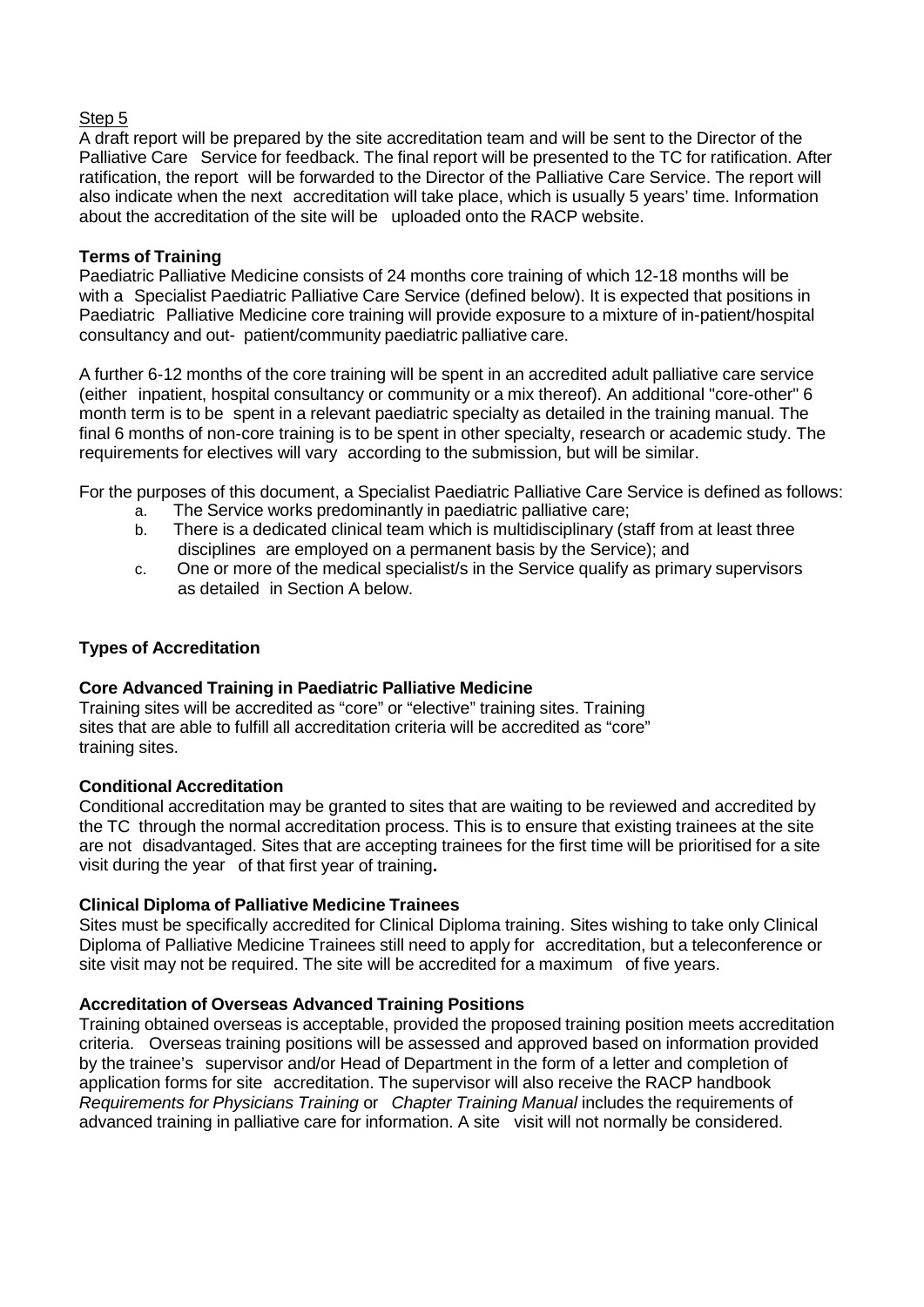## **Accreditation Cycle**

Sites accredited for advanced training are reviewed every five years. The TC may also undertake to review a site at its discretion before the end of the cycle.

Sites accredited only for clinical diploma training will need to be renewed every two years.

#### **Appeals Process**

Details of the College's Reconsideration, Review and Appeal's Process By-Law can be found at [www.racp.edu.au/page/education-policies.](http://www.racp.edu.au/page/education-policies)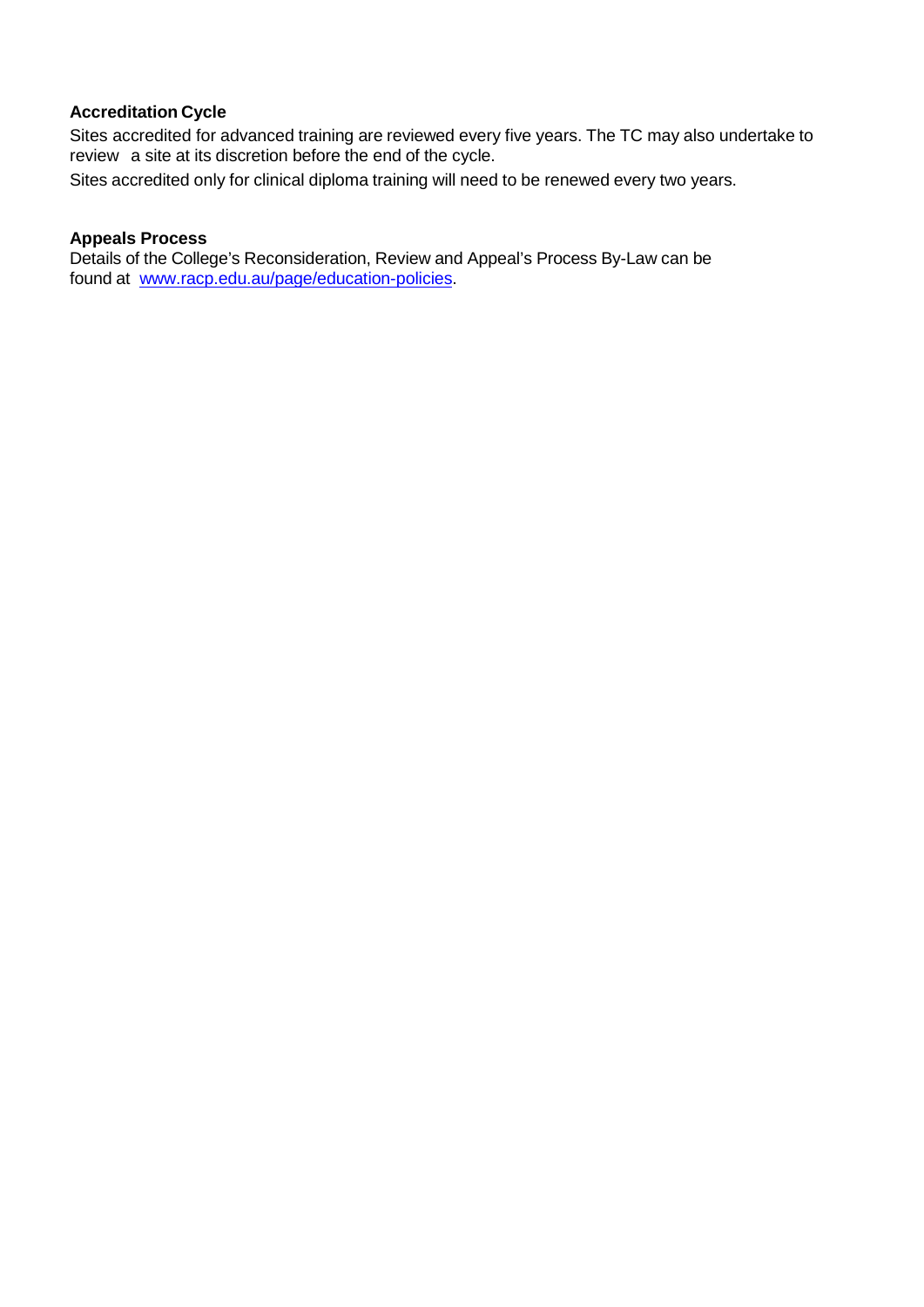# **Accreditation Criteria**

| <b>RACP Standards</b>                                                                                                                                                               | <b>Minimum Requirements</b>                                                                                                                                                                                                                      |  |  |  |
|-------------------------------------------------------------------------------------------------------------------------------------------------------------------------------------|--------------------------------------------------------------------------------------------------------------------------------------------------------------------------------------------------------------------------------------------------|--|--|--|
| 1. Supervision                                                                                                                                                                      |                                                                                                                                                                                                                                                  |  |  |  |
| There is a designated supervisor for<br>1.1<br>each trainee.                                                                                                                        | 1.1.1<br>One on-site primary supervisor able to provide direct<br>supervision to the trainee and who holds FRACP or<br>FAChPM and who is actively practicing in paediatric<br>palliative medicine at a minimum of 0.5 FTE AND who<br>has either: |  |  |  |
|                                                                                                                                                                                     | Completed training under the RACP in<br>а.<br>Paediatric Palliative Medicine; or                                                                                                                                                                 |  |  |  |
|                                                                                                                                                                                     | b. Began working as a medical specialist in<br>Paediatric Palliative Medicine in Australasia<br>prior to January 1, 2005.                                                                                                                        |  |  |  |
|                                                                                                                                                                                     | 1.1.2<br>A co-supervisor who may be:                                                                                                                                                                                                             |  |  |  |
|                                                                                                                                                                                     | A remote supervisor who would, except for<br>a.<br>being off-site, qualify as a primary<br>supervisor as above OR;                                                                                                                               |  |  |  |
|                                                                                                                                                                                     | b.<br>Another local supervisor holding either:<br>FRACP and/or FAChPM in palliative<br>i.<br>medicine working in a geographically<br>proximate adult palliative care service,<br>or;                                                             |  |  |  |
|                                                                                                                                                                                     | ii. FRACP, with an interest in Paediatric<br>Palliative care, working in the same<br>health care facility as the Advanced<br>Training Position and who has a<br>nominated secondary supervisor with<br>FRACP and/or FAChPM.                      |  |  |  |
|                                                                                                                                                                                     | 1.1.3<br>The total of the primary and the co-supervisors FTE of<br>practice shall be equal to or greater than 1.0 FTE.                                                                                                                           |  |  |  |
| 1.2<br>Trainees have access to supervision,<br>with regular meetings.                                                                                                               | 1.2.1<br>Supervision of annual project to be provided by the<br>staff in the Department or other competent person.                                                                                                                               |  |  |  |
| 1.3<br><b>Supervisors are RACP approved and</b><br>meet any other specialty specific<br>requirements regarding qualifications<br>for supervisors.                                   | 1.3.1<br>Supervisors are trained in the supervision of advanced<br>trainees in Palliative Medicine.                                                                                                                                              |  |  |  |
| 1.4<br>Supervisors are supported by the<br>setting or network to be given the<br>time and resources to meet RACP<br><b>Supervision requirements and criteria</b><br>on supervision. | 1.4.1<br>Consultants have a proportion of non-clinical<br>administration time, or other protected time, part of<br>which can be directed to supervision of Trainees.                                                                             |  |  |  |
| 2. Facilities and Infrastructure                                                                                                                                                    |                                                                                                                                                                                                                                                  |  |  |  |
| 2.1 There are appropriate facilities and                                                                                                                                            | 2.1.1<br>Access to services such as:                                                                                                                                                                                                             |  |  |  |
| services for the type of work being<br>undertaken.                                                                                                                                  | Medical oncology/paediatric oncology                                                                                                                                                                                                             |  |  |  |
|                                                                                                                                                                                     | Haematology                                                                                                                                                                                                                                      |  |  |  |
|                                                                                                                                                                                     | <b>Radiation oncology</b>                                                                                                                                                                                                                        |  |  |  |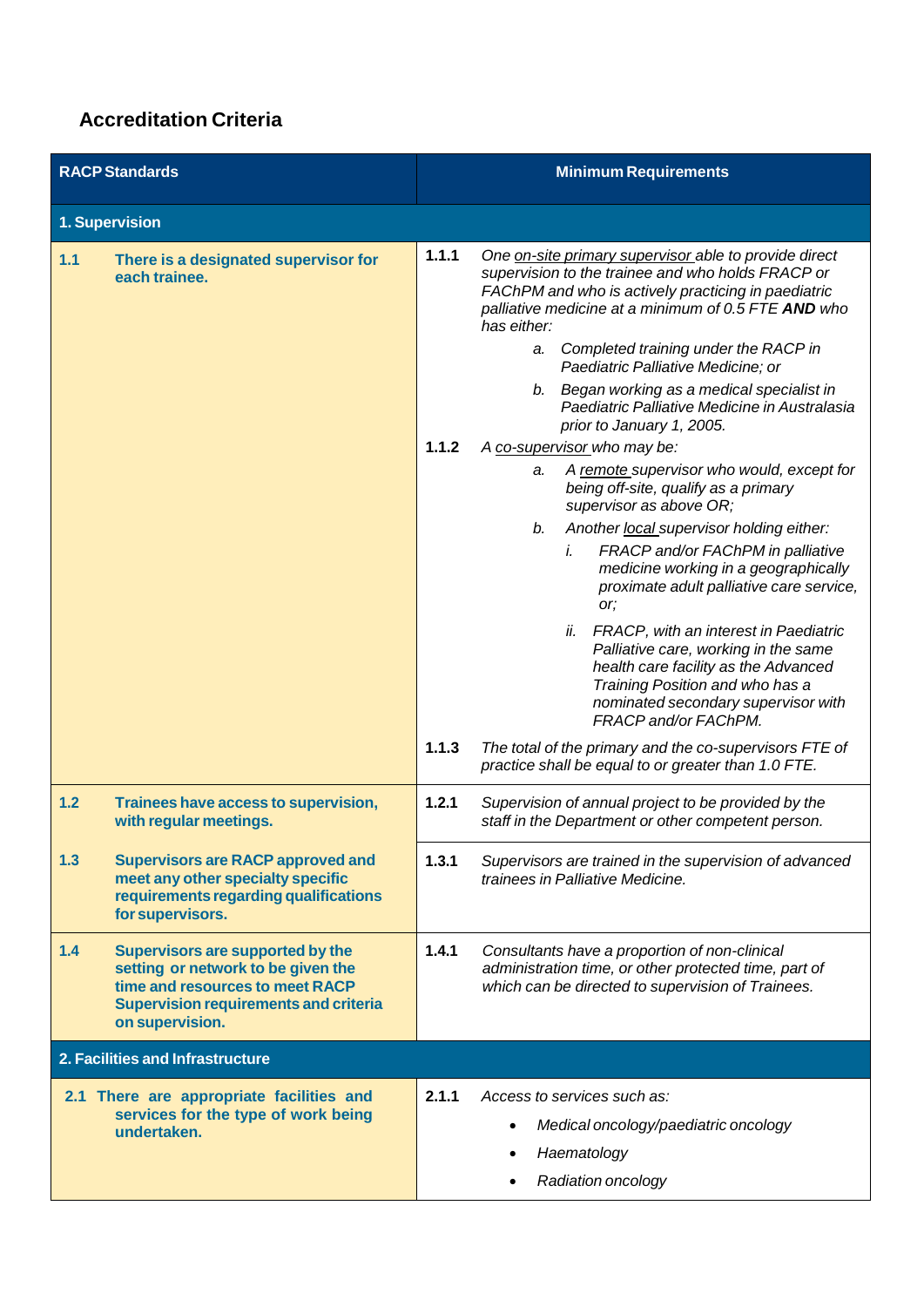| Adult or Paediatric pain service<br>$\bullet$<br>Anaesthetic service.<br>2.1.2<br>There is an Emergency Department and General<br>Medicine Unit for hospital consultative settings.<br>2.2<br>2.2.1<br><b>Trainee has a designated workspace</b><br>The Trainee has a designated workspace including a<br>including a desk, telephone and IT<br>telephone and IT facilities.<br>desk,<br>facilities.<br>2.3.1<br>2.3<br>There are facilities and equipment to<br>There are meeting rooms and other facilities available<br>support educational activities, such<br>for interdisciplinary palliative care clinical meetings and<br>as study areas and tutorial rooms.<br>other educational meetings. |  |  |  |  |  |
|-----------------------------------------------------------------------------------------------------------------------------------------------------------------------------------------------------------------------------------------------------------------------------------------------------------------------------------------------------------------------------------------------------------------------------------------------------------------------------------------------------------------------------------------------------------------------------------------------------------------------------------------------------------------------------------------------------|--|--|--|--|--|
|                                                                                                                                                                                                                                                                                                                                                                                                                                                                                                                                                                                                                                                                                                     |  |  |  |  |  |
|                                                                                                                                                                                                                                                                                                                                                                                                                                                                                                                                                                                                                                                                                                     |  |  |  |  |  |
|                                                                                                                                                                                                                                                                                                                                                                                                                                                                                                                                                                                                                                                                                                     |  |  |  |  |  |
|                                                                                                                                                                                                                                                                                                                                                                                                                                                                                                                                                                                                                                                                                                     |  |  |  |  |  |
|                                                                                                                                                                                                                                                                                                                                                                                                                                                                                                                                                                                                                                                                                                     |  |  |  |  |  |
| 3. Profile of Work                                                                                                                                                                                                                                                                                                                                                                                                                                                                                                                                                                                                                                                                                  |  |  |  |  |  |
| 3.1.1<br>3.1 The setting shall provide a suitable<br>The trainee shall have a suitable workload and<br>workload and appropriate range of<br>appropriate range of work as determined by the<br>work.<br><b>Palliative Medicine Advanced Training Curriculum</b><br>and Palliative Medicine Advanced Training Program<br>Requirements Handbook (available from the RACP<br>website).                                                                                                                                                                                                                                                                                                                  |  |  |  |  |  |
| 3.1.2<br>Each training position accreditation application must be<br>able to demonstrate:                                                                                                                                                                                                                                                                                                                                                                                                                                                                                                                                                                                                           |  |  |  |  |  |
| A minimum of 50 paediatric palliative care<br>٠<br>patients in the 12 months prior to accreditation<br>who had received multidisciplinary assessment<br>and input from the service; AND                                                                                                                                                                                                                                                                                                                                                                                                                                                                                                             |  |  |  |  |  |
| A minimum of 15 deaths of patients during the<br>$\bullet$<br>same period who were enrolled with the<br>service who had received multi-disciplinary<br>assessment and input from the Service.                                                                                                                                                                                                                                                                                                                                                                                                                                                                                                       |  |  |  |  |  |
| 3.2<br>3.2.1 Opportunities to undertake research including trials,<br><b>Trainees participate in quality and</b><br>audits, QA activities, and/or continuing professional<br>safety activities.<br>development during advanced training.                                                                                                                                                                                                                                                                                                                                                                                                                                                            |  |  |  |  |  |
| 3.3<br>3.3.1<br>There is the capacity for project work<br>The Trainees are encouraged to be involved in one<br>project annually. Supervision is to be provided by the<br>(including research) and ongoing<br>staff in the Department and other competent person.<br>training.                                                                                                                                                                                                                                                                                                                                                                                                                       |  |  |  |  |  |
| 4. Teaching and Learning                                                                                                                                                                                                                                                                                                                                                                                                                                                                                                                                                                                                                                                                            |  |  |  |  |  |
| 4.1<br>There is an established training<br>4.1.1<br>At least weekly interdisciplinary palliative care clinical<br>program or educational activities<br>meetings. The Training Position shall include<br>such as multidisciplinary meetings,<br>provision of an appropriate academic environment for<br>advanced training, through direct teaching, journal<br>academic meetings, rounds, and<br>journal clubs.<br>clubs, or other activities that can be documented.                                                                                                                                                                                                                                |  |  |  |  |  |
| 4.2.1<br>Peer-review meetings and correlative imaging<br>meetings.<br>4.2<br>There are opportunities to attend<br>external education activities as<br>4.2.2<br>The Trainee shall be supported generally with time<br>required.<br>to attend and present at scientific meetings of local,<br>national and international societies.                                                                                                                                                                                                                                                                                                                                                                   |  |  |  |  |  |